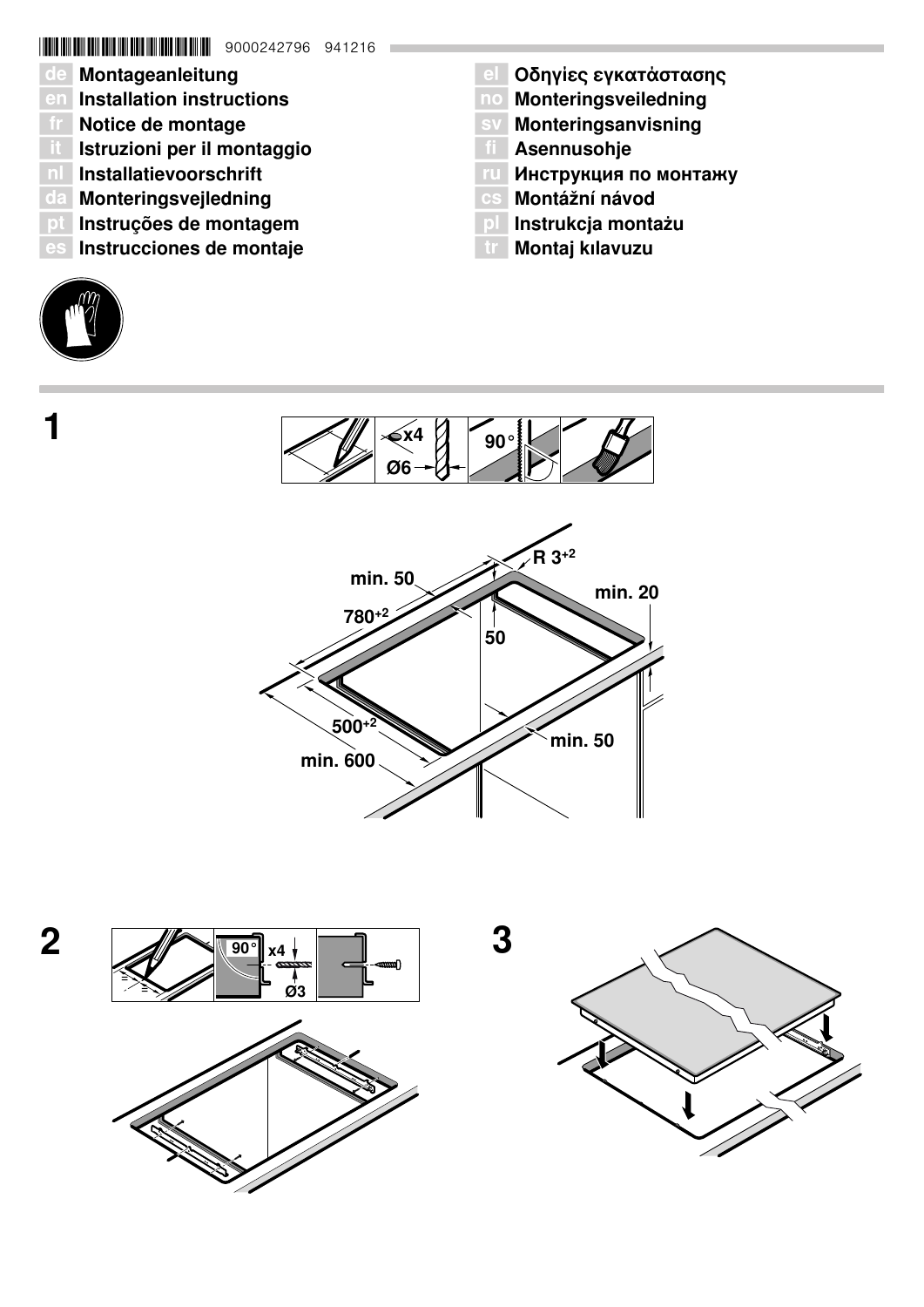## Das müssen Sie beachten

Elektrischer Anschluss: nur durch konzessionierten Fachmann. Bei Falschanschluss erlischt die Garantie.

Einbau: nur fachgerecht, bei Schäden haftet der Monteur. Anschluss: das Gerät entspricht der Schutzklasse I und darf

nur in Verbindung mit Schutzleiteranschluss betrieben werden. **Installation:** in der Installation muss ein allpoliger Trennschalter mit 3 mm Kontaktöffnung vorhanden sein.

Unterbau: keine Kühlgeräte, Geschirrspüler, unbelüftete Backöfen, Waschmaschinen unterbauen.

Modular- /Kompakt-Geschirrspüler der gleichen Marke können untergebaut werden. Arbeitsplattendicke dann mindestens 40 mm.

Wird unter dem Kochfeld ein Backofen eingebaut, kann die Arbeitsplattendicke von den Maßangaben in dieser Anleitung abweichen. Beachten Sie die Hinweise in der Montageanleitung des Backofens.

Zwischenboden: wenn die Kochfeldunterseite berührbar ist, muss ein Zwischenboden montiert werden.

Fragen Sie im Fachhandel nach einem Zwischenboden als Zubehör.

Wenn Sie einen eigenen Zwischenboden verwenden, muss der Mindestabstand zum Netzanschluss des Gerätes 10 mm betragen.

Arbeitsplatte: eben, waagrecht, stabil.

# $\triangle$  Träger von elektronischen Implantaten!

Das Gerät kann Permanentmagnete enthalten, die elektronische Implantate wie z.B. Herzschrittmacher oder Insulinpumpen beeinflussen können. Deshalb bei der Montage einen Mindestabstand von 10 cm zu elektronischen Implantaten einhalten.

# Möbel vorbereiten - Bild 1

Einbaumöbel: mindestens 90°C temperaturbeständig. Ausschnitt: Mindestabstand zu seitlichen Wänden: 90 mm. Nach Ausschnittarbeiten Späne entfernen. Schnittflächen: hitzebeständig versiegeln.

# Befestigungsschienen anbringen - Bild 2

Geflieste Arbeitsplatten: untere Schraublöcher verwenden. Arbeitsplatten aus Stein-Werkstoffen: Befestigungsschienen ankleben.

### Kochfeld anschließen und einsetzen - Bild 3

Vor Geräteanschluss Hausinstallation überprüfen.

A: Gerät mit 3-adriger Anschlussleitung: Farbcodierung der Netzanschlussleitung: grün-gelb = Schutzleiter  $\bigoplus$ , blau = (Null) Neutral-Leiter, braun = Phase (Aussenleiter).

Auf geeignete Absicherung der Hausinatallation achten. Im Bedarfsfall durch Leitung für mehrphasigen Anschluss ersetzten. Bei Austausch der Leitung siehe B:

B: Gerät ohne vormontierter Anschlussleitung: nur nach Anschlussbild anschließen. Bei Bedarf beiliegende Kupferbrücken montieren. Netzanschlussleitung: Typ H05 VV-F oder höherwertig; erforderlichen Adernquerschnitt entspechend der Strombelastung bestimmen. Ein Querschnitt < 1,5 mm2 ist nicht zulässig!

Einsetzen: Anschlussleitung nicht einklemmen, nicht über scharfe Kanten führen. Bei untergebautem Backofen Leitung an den hinteren Ecken des Backofens zur Anschlussdose führen.

**Hinweis:** erscheint im Display des Gerätes  $\frac{1}{4}$   $\frac{1}{4}$  ist es falsch angeschlossen. Gerät vom Netz trennen, Anschluss überprüfen. Geflieste Arbeitsplatten: Fliesenfugen mit Silikonkautschuk abdichten.

Kochfeld ausbauen: Das Gerät spannungslos machen. Kochfeld von unten herausdrücken.

#### en Ú Installation instructions

### The following must be noted

**Electrical connection:** To be carried out only by a licensed expert. Incorrect connection will invalidate the warranty.

**Installation:** To be carried out only by a professional. The fitter is liable for any damage.

Connection: The appliance fulfils the requirements of protection class I and may only be operated in conjunction with an earth conductor.

**Installation:** An all-pole isolating switch with a contact gap of at least a 3 mm must be included in the installation.

Under-fitting: Do not install refrigerators, dishwashers, nonventilated ovens or washing machines underneath the appliance.

Modular/compact dishwashers of the same brand can be installed underneath. The work surface must be at least 40 mm thick.

If an oven is being installed underneath the hob, the work surface thickness may differ from the dimensions given in these instructions. Observe the information in the oven's installation instructions.

Intermediate floor: If the underside of the hob can be touched, an intermediate floor must be fitted.

Ask your specialist retailer for an intermediate floor as an accessory.

If you use your own intermediate floor, the minimum distance to the appliance's mains connection must be 10 mm.

Work surface: Level, horizontal, stable.

# $\sqrt{\Delta}$  Wearers of electronic implants!

The appliance may contain permanent magnets which may affect electronic implants, e.g. heart pacemakers or insulin pumps. Therefore, during installation, wearers of electronic implants must maintain a minimum distance of 10 cm from the appliance.

# Preparing the units - Figure 1

Fitting unit: Heat resistant to at least 90°C. **Cut-out:** Minimum distance to the side walls: 90 mm. After the cutting out work is complete, remove the shavings. **Cut surfaces:** Seal with heat-resistant material.

# Attaching securing rails - Fig. 2

**Tiled work surfaces:** Use the lower screw holes. Stone material work surfaces: Affix securing rails.

# Connecting and fitting the hob - Fig. 3

Before connecting the appliance, check the household installation.

A: Appliance with 3-wire power cable: Colour coding of the power cord: green-yellow = earth  $\bigoplus$ , blue = (zero) neutral, brown = live (external conductor).

Make sure that the household installation has suitable fuse or circuit breaker protection. If necessary, replace with a cable for a multiphase connection. When replacing the cable, see B:

**B: Appliance without pre-fitted power cable:** Only connect in accordance with the connection diagram. If necessary, fit the copper bridges supplied. Power cord: Type H05 VV-F or higher; determine the required wire cross-section depending on the current rating. A cross-section of  $\leq 1.5$  mm<sup>2</sup> is not permissible.

Installing: Do not trap the power cable and do not route it over sharp edges. If the oven is a built-under type, route the cable on the rear corners of the oven to the socket.

Note: If HHHH appears in the display, the appliance has not been connected correctly. Disconnect the appliance from the mains and check the connection.

Tiled work surfaces: Seal the tile joints with silicone rubber. Removing the hob: Disconnect the appliance from the power supply. Push out the hob from below.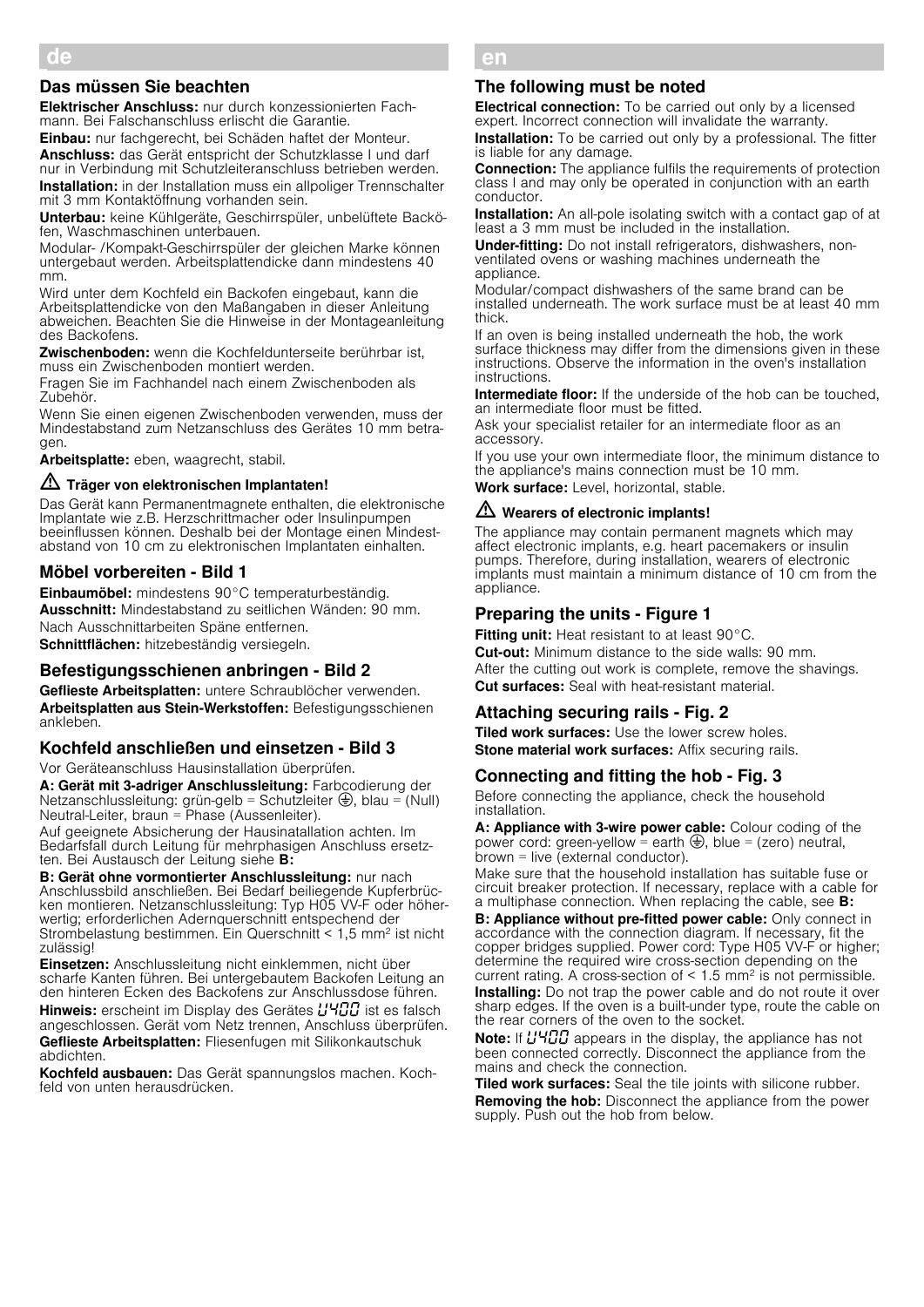# Consignes à respecter

Branchement électrique : uniquement par un spécialiste agréé. Toute erreur de branchement annule la garantie.

Encastrement : uniquement selon les règles de l'art, l'installateur est responsable en cas de dommages. Raccordement : d'appareil correspond à la classe de

protection I et ne doit être utilisé qu'avec un raccordement à la terre.

Installation : l'installation électrique doit comporter un interrupteur omnipolaire avec une ouverture de contact d'au moins 3 mm.

Sous le plan de travail : ne pas installer d'appareil réfrigérant ni de lave-vaisselle, de four non ventilé ni de lave-linge.

Il est possible d'installer sous le plan de travail un lave-vaisselle compact/modulaire de la même marque. Épaisseur minimale du plan de travail 40 mm.

Si un four est encastré sous la table de cuisson, l'épaisseur du plan de travail peut différer des indications dimensionnelles contenues dans. cette notice. Respectez les consignes de la notice de montage du four.

Plancher intermédiaire : si'il est possible de toucher le dessous de la table de cuisson, il faut monter un plancher de séparation. Des planchers intermédiaires sont disponibles en tant

qu'accessoires dans le commerce spécialisé.

Si vous utilisez votre propre plancher intermédiaire, la distance minimale par rapport à la prise secteur de l'appareil doit être de 10 mm.

Plan de travail : plat, horizontal, stable.

# $\triangle$  Porteurs d'implants électroniques !

L'appareil peut contenir des aimants permanents qui peuvent influer sur des implants électroniques, par ex. stimulateurs cardiaques ou pompes à insuline. Pour cette raison, lors du montage, respecter une distance minimum de 10 cm par rapport aux implants électroniques.

# Préparation du meuble - fig. 1

Meuble d'encastrement : résistant à une température d'au moins 90°C.

Découpe : distance minimale vers les parois latérales : 90 mm. Enlever les copeaux après les travaux de découpe. Chants de la découpe : les sceller de façon thermostable.

### Montage des rails de fixation - fig. 2

Plans de travail carrelés : utiliser les trous de vis inférieurs. Plans de travail en matériaux pierreux : coller les rails de fixation.

### Raccordement de la table de cuisson et mise en place - fig. 3

Avant de raccorder l'appareil, vérifier l'installation domestique. A : appareil avec câble de raccordement à 3 fils : codes de couleur du câble de raccordement : vert-jaune = conducteur de protection  $\bigoplus$ , bleu = (neutre) conducteur neutre, marron = phase (conducteur extérieur).

Veiller à une protection par fusible appropriée de l'installation domestique. En cas de besoin, la remplacer par un câble pour un raccordement multi-phases. En cas de remplacement du câble, voir **B** :

B : appareil sans câble de raccordement prémonté : ne le raccorder que selon le schéma de raccordement. Si nécessaire, monter les ponts en cuivre fournis. Cordon d'alimentation secteur : type H05 VV-F ou supérieur ; déterminer la section des fils requise en fonction de la charge électrique. Une section < 1,5 mm2 n'est pas autorisée !

Mise en place : ne pas coincer le câble de raccordement, ne pas le faire passer sur des arêtes coupantes. En cas de four installé en dessous, faire passer le câble au niveau des coins arrière du four jusqu'à la prise de raccordement.

Remarque : si  $U\Psi$ <sup>1</sup> apparaît sur le display de l'appareil, c'est qu'il est mal raccordé. Débrancher l'appareil du secteur, vérifier le branchement.

Plans de travail carrelés : étanchéifier les joints de carrelage avec du silicone.

Dépose de la table de cuisson : mettre l'appareil hors tension. Sortir la table de cuisson en la poussant par le bas.

# â Istruzioni per il montaggio

### Procedere nel modo seguente

Allacciamento elettrico: solo da parte di un tecnico autorizzato. In caso di allacciamento scorretto decade la garanzia.

Montaggio: da eseguirsi esclusivamente in modo corretto; in caso di danni la responsabilità verrà imputata a chi ha eseguito il montaggio.

Collegamento: l'apparecchio rientra nella classe di protezione l e può essere messo in funzione solo se collegato a un conduttore di terra.

Installazione: in fase d'installazione è necessario prevedere un sezionatore universale con un'apertura di contatto di 3 mm.

Sotto l'apparecchio: non è consentito incassare al di sotto dell'apparecchio frigoriferi, lavastoviglie, forni non ventilati o lavatrici.

Possono essere montate lavastoviglie modulari/compatte della stessa marca. Lo spessore del piano di lavoro deve essere di almeno 40 mm.

Se si installa un forno sotto il piano di cottura, lo spessore del piano di lavoro può differire dalle dimensioni indicate in questo manuale. Prestare attenzione alle avvertenze presenti nelle istruzioni per il montaggio del forno.

Ripiano intermedio: se è possibile toccare il lato inferiore del piano di cottura, è necessario montare un ripiano intermedio. Richiedere presso un rivenditore specializzato un ripiano intermedio come accessorio.

Se si utilizza un proprio ripiano intermedio, la distanza minima dal collegamento elettrico dell'apparecchio deve essere di 10 mm.

Piano di lavoro: stabile, in piano e orizzontale.

### $\sqrt{D}$  Portatori di impianti elettronici!

L'apparecchio può contenere magneti permanenti che possono agire sugli impianti elettronici, quali ad es. pacemaker o pompe di insulina. Pertanto al momento del montaggio i portatori di impianti elettronici devono mantenere una distanza minima di 10 cm.

# Preparazione del mobile: figura 1

I mobili da incasso: termostabili almeno fino a 90 °C. Foro di incasso: distanza minima dalle pareti laterali: 90 mm. Rimuovere i trucioli dopo i lavori di taglio. Superfici di taglio: sigillare in modo refrattario.

### Applicazione delle guide di fissaggio: figura 2

Piani di lavoro piastrellati: utilizzare le sedi per le viti inferiori. Piani di lavoro in pietra: applicare le guide di fissaggio.

### Montaggio e allacciamento del piano di cottura: figura 3

Prima dell'allacciamento dell'apparecchio, controllare l'impianto domestico.

### A: apparecchio con cavo di allacciamento a 3 fili:

codificazione dei colori del cavo di collegamento alla rete elettrica: verde giallo = conduttore di terra  $\bigoplus$ , blu = (zero) conduttore neutro, marrone = fase (conduttore esterno). Verificare la corretta protezione dell'impianto domestico. In caso di necessità sostituire con un cavo per allacciamento polifase. In caso di sostituzione del cavo vedere B:

B: apparecchio senza cavo di allacciamento premontato: attenersi sempre allo schema di collegamento. Se necessario, montare i ponticelli in rame forniti in dotazione. Cavo di collegamento alla rete elettrica: modello H05 VV-F o superiore, determinare la sezione dei cavi necessaria corrispondente al carico di corrente. Una sezione < 1,5 mm2 non è consentita!

Inserimento: fare in modo che il cavo non rimanga incastrato e non passi su spigoli vivi. In caso di forni sottostanti, portare il cavo alla presa di collegamento facendolo passare dall'angolo posteriore del forno.

Avvertenze: se sul display dell'apparecchio compare L'HOO significa che l'allacciamento non è stato effettuato in modo corretto. Staccare l'apparecchio dalla rete di alimentazione e controllare l'allacciamento.

Piani di lavoro piastrellati: chiudere a tenuta le fughe tra le piastrelle utilizzando gomma siliconica.

Smontaggio del piano di cottura: scollegare l'apparecchio dalla rete elettrica. Estrarre il piano di cottura spingendolo dal basso.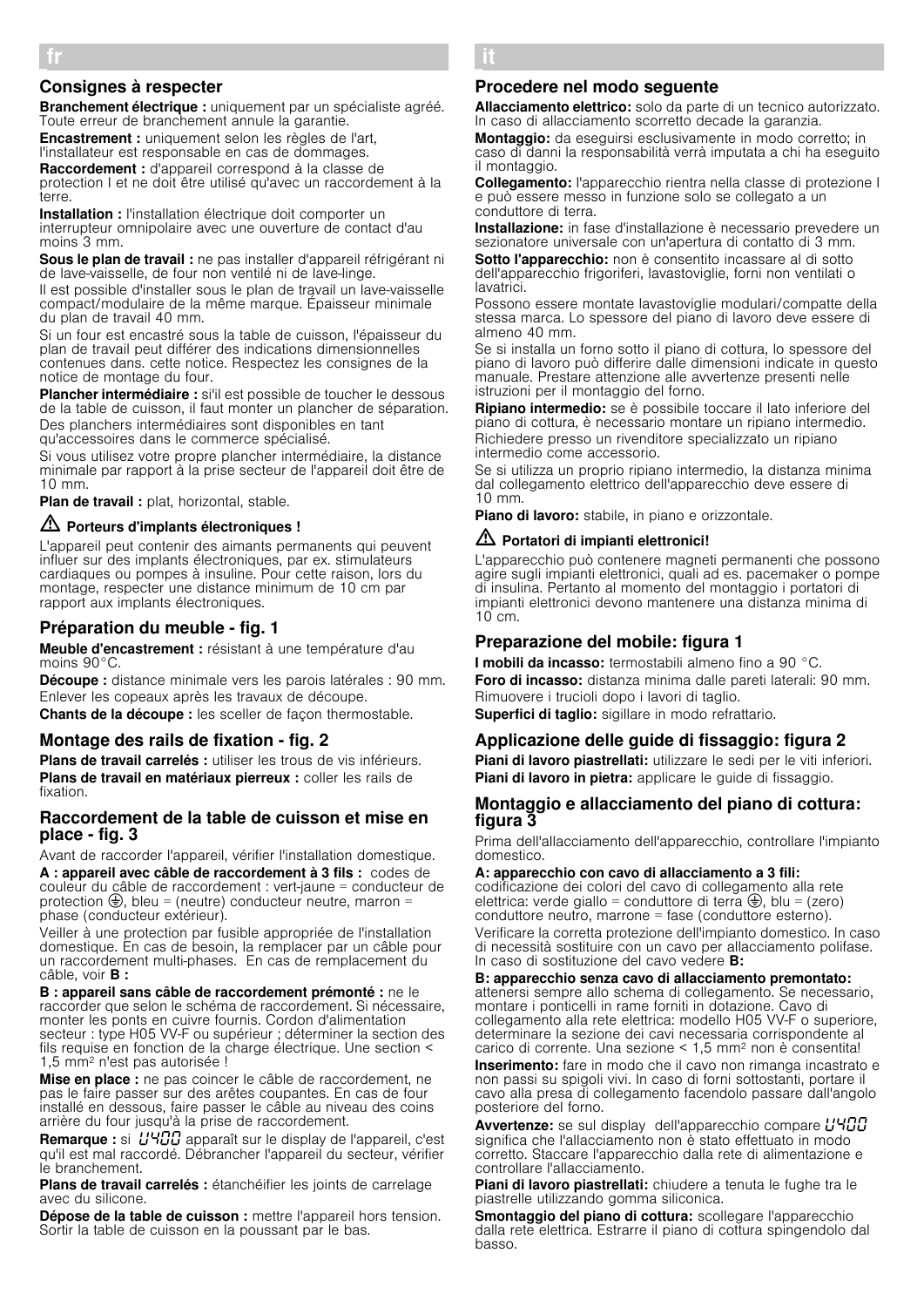# Hierop dient u te letten

Elektrische aansluiting: alleen door een erkend vakman. In geval van een verkeerde aansluiting komt de garantie te vervallen.

Inbouw: alleen op deskundige wijze, bij schade is de monteur aansprakelijk.

Aansluiting: het apparaat voldoet aan beveiligingsklasse I en mag alleen met een geaarde aansluiting worden gebruikt. Installatie: de installatie dient te beschikken over een schakelaar met een contactopening van 3 mm.

**Onderbouw:** geen koelapparaten, vaatwasmachines, ovens zonder ventilatie of wasmachines onderbouwen.

Er kunnen modulaire/compacte vaatwasmachines van hetzelfde merk worden ondergebouwd. Werkplaatdikte minstens 40 mm. Wordt onder de kookplaat een oven ingebouwd, dan kan de dikte van de werkplaat afwijken van de afmetingen in deze gebruiksaanwijzing. Neem de aanwijzingen in de installatiehandleiding bij de oven in acht.

Tussenschot: wanneer de onderkant van de kookplaat kan worden aangeraakt, moet er een tussenschot worden gemonteerd.

Informeer in de vakhandel of er een tussenschot als accessoire verkrijgbaar is.

Wanneer u een eigen tussenschot gebruikt, dient de minimale afstand tot de netaansluiting van het toestel 10 mm te bedragen.

Werkblad: vlak, waterpas, stabiel.

### $\sqrt{D}$  Dragers van elektronische implantaten!

Het apparaat kan permanentmagneten bevatten die elektronische implantaten, zoals pacemakers of insulinepompen, kunnen beïnvloeden. Houd daarom bij de montage een afstand van minstens 10 cm tot elektronische implantaten aan.

# Meubel voorbereiden - Afbeelding 1

Inbouwmeubel: tenminste bestand tegen een temperatuur van 90°C.

**Uitsnijding:** minimale afstand tot de zijwanden: 90 mm. Na uitsnijwerkzaamheden de spaanders verwijderen. Snijvlakken: hittebestendig afdichten.

# Bevestigingsrails aanbrengen - Afbeelding 2

Betegelde werkbladen: onderste schroefgaten gebruiken. Werkbladen van steenmateriaal: bevestigingsrails verlijmen.

# Kookplaat aansluiten en inbrengen - Afbeelding 3

Voor aansluiting van het toestel de huisinstallatie controleren. A: Apparaat met hoofdleiding (netaansluiting) met 3 aders: kleurcodering van de netaansluiting: groen-geel = aardleiding  $\bigoplus$ , blauw = (nul) neutraalleiding, bruin = fase (buitenleiding). Let erop dat de huisinstallatie op de juiste manier geaard is. Zo nodig vervangen door een leiding voor meerfasige aansluiting. Bij vervanging van de leiding zie **B:** 

B: Apparaat zonder voorgemonteerde hoofdleiding (netaansluiting): alleen aansluiten volgens aansluitschema.Zo nodig de bijbehorende koperbrug monteren. Hoofdleiding (netaansluiting): type H05 VV-F of hoogwaardiger; vereiste aderdiameter vaststellen aan de hand van de stroombelasting. Een diameter < 1,5 mm2 is niet toegestaan!

Inbrengen: aansluitkabel niet inklemmen, niet over scherpe randen leiden. Is er een oven ondergebouwd, dan de kabel via de achterste hoeken van de oven naar de aansluitdoos leiden.

**Aanwijzing:** verschijnt er op het display van het apparaat  $L'$ 400, dan is het verkeerd aangesloten.De stekker uit het stopcontact halen, aansluiting controleren.

Betegelde werkbladen: de tegelvoegen afdichten met siliconenrubber.

Kookplaat demonteren: Het apparaat spanningsloos maken. Kookplaat van onderuit naar buiten drukken.

#### da × Monteringsvejledning

## Følgende anvisninger skal overholdes:

Elektrisk tilslutning: Må kun foretages af en autoriseret elektriker. Ved forkert tilslutning bortfalder garantiens gyldighed. Montage: Skal udføres fagligt korrekt, ved evt. skader hæfter montøren.

Tilslutning: Apparatet opfylder beskyttelsesklasse I og må udelukkende anvendes med tilsluttet jordforbindelse. **Installation:** Der skal forefindes en alpolet skilleafbryder med 3 mm kontaktafstand i installationen.

Indbygning: Der må ikke indbygges køle-/fryseskabe, opvaskemaskiner, uventilerede ovne eller vaskemaskiner under apparatet.

Modul-/kompakt-opvaskemaskiner af samme mærke kan indbygges nedenunder. Bordpladetykkelse minimum 40 mm. Hvis der indbygges en ovn under kogetoppen, kan bordpladens tykkelse afvige fra de angivne mål i denne vejledning. Følg anvisningerne i ovnens montagevejledning.

Mellembunde: Hvis kogetoppens underside kan berøres, skal der monteres en mellembund.

Der kan fås mellembunde som tilbehør hos forhandleren. Hvis der anvendes en anden mellembund, skal afstanden til apparatets nettilslutning minimum være 10 mm.

Bordplade: Plan, vandret, stabil.

### $\sqrt{2}$  Personer med elektroniske implantater!

Apparatet kan indeholde permanente magneter, som kan påvirke elektroniske implantater, f.eks. pacemakere eller insulinpumper. Overhold derfor en minimumafstand på 10 cm til elektroniske implantater ved montagen.

# Forberedelse af køkkenelement - figur 1

Køkkenelementer til indbygning: Som minimum temperaturbestandige til 90ºC.

Udskæring: Mindste afstand til sidevægge: 90mm. Fjern alle spåner, når udskæringen er færdig. Snitflader: Skal forsynes med varmebestandig forsegling.

# Placering af monteringsskinner - figur 2

Bordplader med fliser: Anvend de nederste skruehuller. Bordplader af sten-materialer: Klæb monteringsskinnerne på.

# Tilslutning og isætning af kogesektion figur 3

Kontroller den elektriske installation i huset, inden apparatet tilsluttes.

### A: Apparat med tilslutningsledning med 3 ledere:

Nettilslutningsledningens farvemarkeringer: Grøn-gul = beskyttelsesleder (jord)  $\bigoplus$ , blå = (nul) nulleder, brun = fase (yderleder).

Det skal sikres, at der er en egnet afsikring i husets installation. Om nødvendigt skal ledningen udskiftes med en ledning til flerfaset tilslutning. I tilfælde af udskiftning af ledningen, se B:

B: Apparat uden formonteret tilslutningsledning: Må kun tilsluttes iht. tilslutningsdiagrammet.Monter om nødvendigt de leverede kobber-kortslutningsbøjler. Nettilslutningsledning: Type H05 VV-F eller højere. Fastlæg det nødvendige ledningskvadrat svarende til strømbelastningen. Et ledningskvadrat på < 1,5 mm2 er ikke tilladt!

Indbygning: Tilslutningsledningen må ikke komme i klemme og ikke lægges over skarpe kanter. Hvis der er indbygget en ovn nedenunder, skal ledningen føres over ovnens bageste hjørner til tilslutningsdåsen.

Bemærk: Hvis *L'HOO* vises i apparatets display, er det tilsluttet forkert.Afbryd strømforsyningen til apparatet, og kontroller tilslutningen.

Bordplader med flisebelægning: Flisernes fuger skal tætnes med silikonegummi.

Demontere kogesektion: Apparatet skal gøres spændingsløst. Tryk kogesektionen op nedefra.

nl é Installatievoorschrift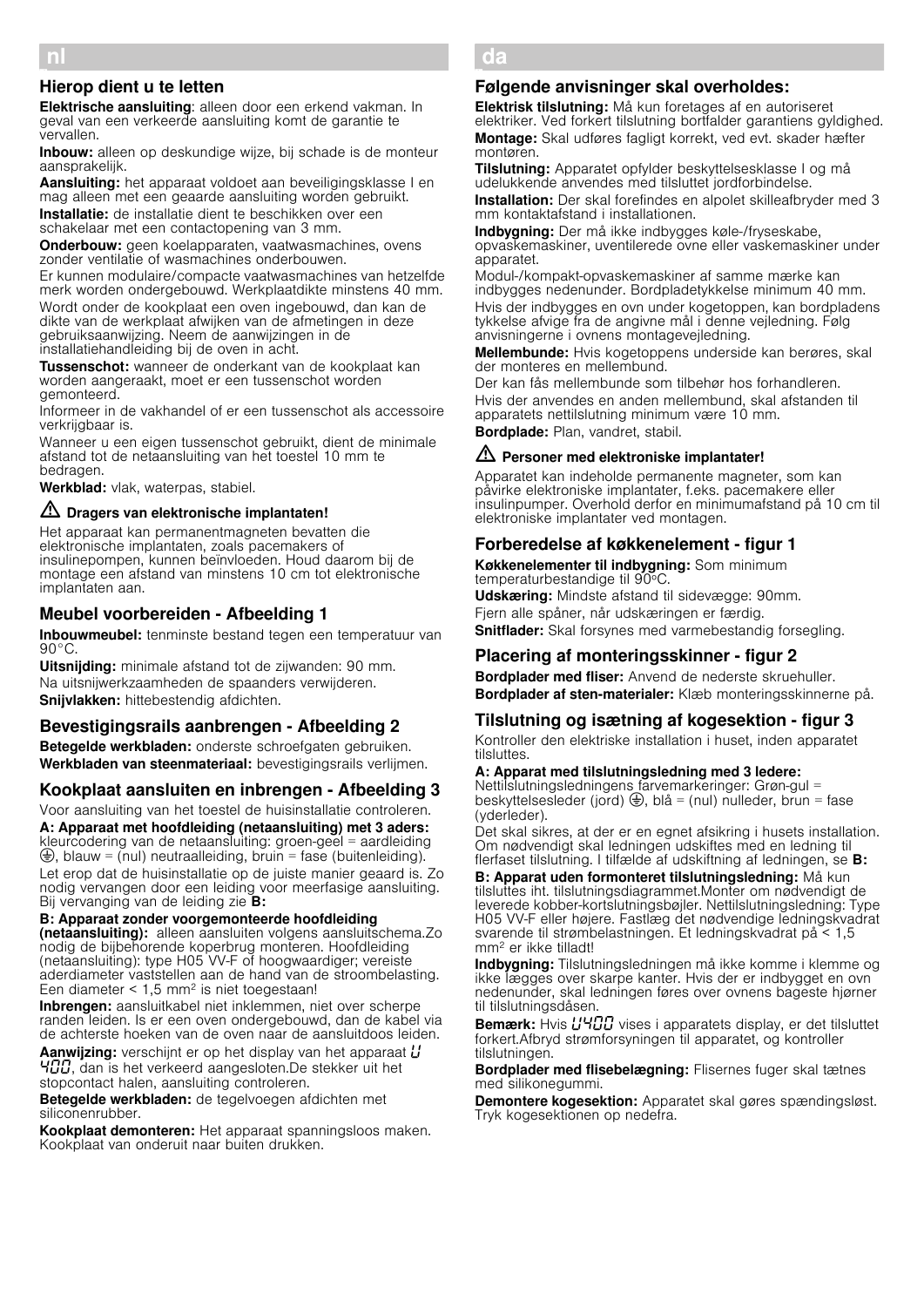### Indicações a respeitar

Ligação elétrica: deve ser efetuada apenas por um especialista. Uma ligação errada anula a garantia.

Montagem: conforme especificado, em caso de danos, a responsabilidade será do instalador.

Ligação: o aparelho corresponde à classe de proteção I e só pode ser utilizado em conjunto com um condutor de proteção. Instalação: na instalação deverá existir um dispositivo de corte omnipolar com uma abertura de contacto de, pelo menos, 3 mm.

Instalação por baixo do equipamento: por baixo não devem ser instalados equipamentos de frio, máquinas de lavar loiça, fornos sem ventilação, máquinas de lavar roupa.

As máquinas de lavar loiça modulares/compactas da mesma marca podem ser instaladas por baixo do equipamento. Espessura da bancada, no mínimo, 40 mm.

Se for montado um forno por baixo da placa de cozinhar, a espessura da bancada pode divergir das medidas indicadas neste manual. Respeite as indicações constantes das instruções de montagem do forno.

Fundo intermédio: se for possível tocar na parte inferior da placa de cozinhar, é necessário montar um fundo intermédio. Procure no comércio especializado um fundo intermédio como acessório.

Se utilizar um fundo intermédio próprio, a distância mínima em relação à ligação elétrica do aparelho deverá ser de 10 mm. Bancada: plana, horizontal, robusta.

# $\triangle$  Portadores de implantes eletrónicos!

O aparelho pode conter ímanes permanentes que podem afetar implantes eletrónicos, por exemplo, pacemakers ou bombas de insulina. Por isso, durante a montagem deve respeitar-se uma distância mínima de 10 cm em relação aos implantes eletrónicos.

# Preparar o móvel - figura 1

Móvel de montagem: resistência mínima a temperaturas até  $90^{\circ}$ C.

Abertura recortada: distância mínima às paredes laterais:: 90 mm.

Depois de proceder aos trabalhos de recorte, remova as aparas

Superfícies cortadas: sele-as de modo a que resistam a temperaturas elevadas.

### Colocar as calhas de fixação - figura 2

Bancadas ladrilhadas: utilize os furos de aparafusamento inferiores.

Bancadas de materiais em pedra: cole as calhas de fixação.

# Ligar e colocar a placa de cozinhar - figura 3

Antes de ligar o aparelho, verifique a instalação da casa. A: Aparelho com cabo de ligação de 3 condutores: código de cores do cabo de ligação à corrente: verde-amarelo = condutor de proteção  $\bigoplus$ , azul = (zero) condutor neutro, castanho = fase (condutor de fase).

Tenha em atenção a segurança adequada da instalação da sua casa. Se necessário, substitua por um cabo de ligação de várias fases. Em caso de substituição do cabo, consulte B:

B: Aparelho sem cabo de ligação pré-montado : ligar apenas de acordo com o esquema de ligações. Se necessário, monte a ponte de cobre juntamente fornecida. Cabo de ligação à rede: tipo H05 VV-F ou superior; determinar a secção transversal do cabo de acordo com a carga elétrica. Não é permitida uma secção transversal < 1,5 mm2!

Colocação: Não entale o cabo de ligação nem o passe por arestas vivas. Se existir um forno instalado por baixo, passe o cabo pelos cantos posteriores do forno até à tomada.

Nota: se aparecer no visor do aparelho  $\mu$ 400 a ligação foi efetuada incorretamente. Desligue o aparelho da corrente e verifique a ligação.

Bancadas ladrilhadas: vede as juntas dos ladrilhos com borracha de silicone.

Desmontar a placa de cozinhar: deslique o aparelho da corrente. Retire a placa de cozinhar, pressionando por baixo.

#### es Û Instrucciones de montaje

### Se debe tener en cuenta:

Conexión eléctrica: solo a cargo de un técnico especialista autorizado. Si se hace una conexión incorrecta, la garantía no tendrá validez.

Montaje: conforme a las reglas profesionales; en caso de daños, el responsable será el montador.

Conexión: el aparato pertenece a la clase de protección I y solo puede utilizarse en combinación con una conexión con conductor de toma a tierra.

Instalación: para la instalación se necesita un dispositivo de separación omnipolar con una abertura de contacto de 3 mm como mínimo.

Montaje bajo encimera: no montar bajo encimeras neveras, lavavajillas, hornos sin ventilación ni lavadoras.

Los lavavajillas modulares o compactos de la misma marca se pueden montar bajo encimeras. El grosor de la encimera debe ser de al menos 40 mm.

Si se monta un horno debajo de una placa de cocción, el grosor de la encimera puede diferir de las dimensiones indicadas en estas instrucciones. Observe las indicaciones de las instrucciones de montaje del horno.

Fondo intermedio: si la parte inferior de la placa de cocción queda accesible, debe montarse un fondo intermedio.

Pedir en un establecimiento especializado un fondo intermedio como accesorio.

Si se utiliza un fondo intermedio propio, la distancia mínima de la conexión a red del aparato debe ser de 10 mm.

Encimera: plana, horizontal, estable.

### $\langle \mathbf{r} \rangle$  ¡Personas con implantes electrónicos!

El aparato puede contener imanes permanentes, los cuales pueden repercutir en el correcto funcionamiento de implantes electrónicos, como marcapasos o bombas de insulina. Por ello, durante el montaje es necesario mantener una distancia mínima de 10 cm respecto a implantes electrónicos.

# Preparación de los muebles - Figura 1

Muebles empotrados: resistentes a una temperatura de 90°C como mínimo.

Hueco: distancia mínima a las paredes laterales: 90 mm. Retirar las virutas después de los trabajos de corte. Superficies de corte: sellar con material resistente al calor.

### Montar las guías de sujeción - Figura 2

Encimeras alicatadas: utilizar los taladros roscados inferiores. Encimeras de piedra: encolar las guías de sujeción.

### Conexión y montaje de la placa de cocción - Figura 3

Comprobar la instalación doméstica antes de conectar el aparato.

A: Aparato con cable de conexión de 3 conductores: observar el código cromático del cable de conexión a la red: verdeamarillo = toma a tierra  $\bigoplus$ , azul = (cero) conductor neutro, marrón = fase (conductor exterior).

Verificar que la instalación doméstica disponga de los fusibles apropiados. En caso necesario, sustituir por un cable para conexión polifásica. En caso de sustitución del cable, ver B:

B: Aparato sin cable de conexión preinstalado:conectar únicamente conforme al esquema de conexión.En caso necesario, montar los puentes de cobre adjuntos. Cable de conexión a la red: modelo H05 VV-F o superior, determinar la sección de los hilos necesaria en función de la carga de corriente. No está permitido utilizar una sección transversal de < 1,5 mm2.

Colocación: no aprisionar el cable de conexión ni pasarlo por bordes afilados. Si hay un horno montado debajo, pasar el cable por las esquinas traseras del horno hasta la caja de conexión.

**Aviso:** Si en la pantalla del aparato aparece  $\mu$ H $\mu$ , significa que está mal conectado.Desconectar el aparato de la red y comprobar la conexión.

Encimeras alicatadas: sellar las juntas entre los azulejos con caucho de silicona.

Desmontaje de la placa de cocción: desconectar el aparato de la corriente. Extraer la placa de cocción empujando desde abajo.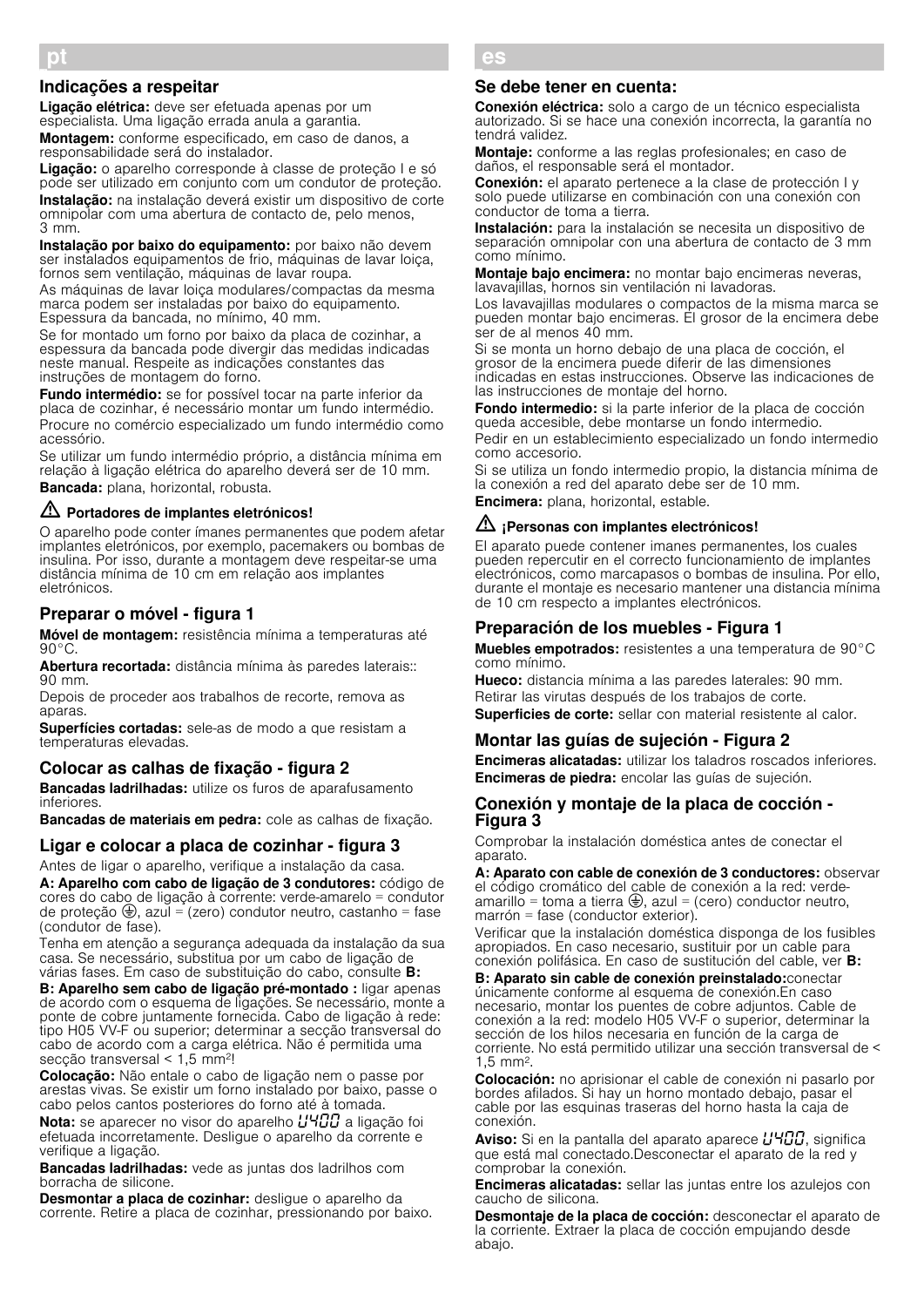### Αυτό πρέπει να προσέξετε

Ηλεκτρική σύνδεση: Μόνο από έναν αδειούχο ηλεκτρολόγο. Σε περίπτωση εσφαλμένης σύνδεσης παύει να ισχύει η εγγύηση. Τοποθέτηση: Μόνο εξειδικευμένη εγκατάσταση, σε περίπτωση ζημιών την ευθύνη φέρει ο εγκαταστάτης.

Sύνδεση: Η συσκευή ανταποκρίνεται στην κατηγορία προστασίας I και επιτρέπεται να λειτουργεί μόνο σε συνδυασμό με σύνδεση αγωγού προστασίας (γείωση).

Εγκατάσταση: Στην εγκατάσταση πρέπει να υπάρχει μια διάταξη διακοπής όλων των πόλων με ένα διάκενο επαφής 3mm.

Τοποθέτηση κάτω από τον πάγκο εργασίας: Καμία τοποθέτηση κάτω από τον πάγκο εργασίας ψυγείων, πλυντηρίων πιάτων, φούρνων χωρίς αερισμό, πλυντηρίων ρούχων.

Δομοστοιχειωτά/συμπαγή πλυντήρια πιάτων της ίδιας μάρκας μπορούν να τοποθετηθούν από κάτω. Πάχος πάγκου εργασίας το λιγότερο 40 mm.

Εάν κάτω από μια βάση εστιών τοποθετηθεί ένας φούρνος, μπορεί να διαφέρει το πάχος του πάγκου εργασίας από τις τιμές των διαστάσεων σε αυτές τις οδηγίες. Προσέξτε τις υποδείξεις στις οδηγίες συναρμολόγησης του φούρνου.

Ενδιάμεσος πάτος: Εάν η κάτω μεριά της βάσης εστιών είναι προσιτή, πρέπει να τοποθετηθεί ένας ενδιάμεσος πάτος. Ρωτήστε στα ειδικά καταστήματα για έναν ενδιάμεσο πάτο ως εξάρτημα.

Εάν χρησιμοποιήσετε ένα δικό σας ενδιάμεσο πάτο, πρέπει η ελάχιστη απόσταση από τη σύνδεση στο δίκτυο της συσκευής να είναι 10 mm.

Πάγκος εργασίας: Επίπεδος, οριζόντιος, σταθερός.

# m Φορείς ηλεκτρονικών στοιχείων εμφύτευσης!

Η συσκευή μπορεί να περιέχει μόνιμους μαγνήτες, οι οποίοι μπορούν να επηρεάσουν αρνητικά τα ηλεκτρονικά στοιχεία εμφύτευσης, π.χ. βηματοδότες καρδιάς ή αντλίες ινσουλίνης. Γι' αυτό κατά τη συναρμολόγηση τηρήστε μια ελάχιστη απόσταση 10 cm από τα ηλεκτρονικά στοιχεία εμφύτευσης.

### Προετοιμασία του ντουλαπιού - Εικ. 1

Εντοιχιζόμενα ντουλάπια: Ανθεκτικά στη θερμοκρασία το λιγότερο μέχρι 90°C.

Άνοιγμα: Ελάχιστη απόσταση από τα πλαϊνά τοιχώματα: 90 mm. Μετά τις εργασίες κοπής των ανοιγμάτων απομακρύνετε τα απόβλητα (πριονίδια, γρέζια).

Επιφάνειες τομής: Σφραγίστε τις μ' ένα στεγανοποιητικό υλικό ανθεκτικό στη θερμότητα.

### Τοποθέτηση των ραγών στερέωσης - Εικ. 2

Πάγκοι εργασίας επενδυμένοι με πλακίδια: Χρησιμοποιήστε τις κάτω οπές βιδώματος.

Πάγκοι εργασίας από υλικά πέτρας: Κολλήστε τις ράγες στερέωσης.

# Σύνδεση και τοποθέτηση της βάσης εστιών - Εικ. 3

Πριν τη σύνδεση της συσκευής ελέγξτε την οικιακή ηλεκτρική εγκατάσταση.

A: Συσκευή με καλώδιο σύνδεσης 3 κλώνων: Κώδικας χρωμάτων του καλωδίου σύνδεσης στο δίκτυο του ρεύματος: Πράσινο-κίτρινο = Αγωγός προστασίας (γείωση) ⊜, Μπλε = (μηδέν) Ουδέτερος αγωγός, Καφέ = Φάση (εξωτερικός αγωγός).

Προσέξτε για κατάλληλη ασφάλεια στην οικιακή ηλεκτρική εγκατάσταση. Σε περίπτωση που χρειάζεται αντικαταστήστε το με καλώδιο για σύνδεση περισσοτέρων φάσεων. Σε περίπτωση αντικατάστασης του καλωδίου βλέπε B:

B: Συσκευή χωρίς προσυναρμολογημένο καλώδιο σύνδεσης: Συνδέστε τη συσκευή μόνο σύμφωνα με το σχέδιο σύνδεσης.Σε περίπτωση που χρειάζεται, τοποθετήστε τα συνημμένα χάλκινα εξαρτήματα γεφύρωσης. Καλώδιο σύνδεσης στο δίκτυο του ρεύματος: Τύπος H05 VV-F ή ανώτερο, καθορίστε την απαραίτητη διατομή των κλώνων σύμφωνα με το φορτίο του ρεύματος. Μια διατομή < 1,5 mm2 δεν επιτρέπεται!

Τοποθέτηση: Μη μαγκώσετε το καλώδιο σύνδεσης, μην το περάσετε πάνω από κοφτερές ακμές. Σε περίπτωση που ο φούρνος είναι τοποθετημένος από κάτω οδηγήστε το καλώδιο στις πίσω γωνίες του φούρνου προς το κουτί σύνδεσης.

Υπόδειξη: Εάν στην οθόνη ενδείξεων της συσκευής εμφανίζεται το σύμβολο **L'ΥΠΠ**, τότε η σύνδεση είναι λάθος.Αποσυνδέστε τη συσκευή από το ηλεκτρικό δίκτυο, ελέγξτε τη σύνδεση.

Πάγκοι εργασίας επενδυμένοι με πλακίδια: Στεγανοποιήστε τους αρμούς των πλακιδίων με καουτσούκ σιλικόνης.

Αφαίρεση της βάσης εστιών: Θέστε τη συσκευή εκτός τάσης. Σπρώξτε από κάτω τη βάση εστιών προς τα έξω.

#### no ê Monteringsveiledning

### Dette må du være oppmerksom på

Elektrisk tilkobling skal bare utføres av en autorisert fagperson. Garantien bortfaller ved feil i tilkoblingen.

Innbygging skal utføres fagmessig. Montøren holdes ansvarlig for eventuelle skader.

Tilkobling: Apparatet er i samsvar med beskyttelsesklasse I og må bare kobles til jordet stikkontakt.

Installasion: I installasionen skal det inngå en flerpolet skillebryter med 3 mm kontaktåpning.

Underbygging: Enheten skal ikke monteres over kjøleapparater, oppvaskmaskiner, stekeovner uten lufting eller vaskemaskiner. Modular/kompakt oppvaskmaskin av samme merke kan bygges inn i kjøkkenseksjonen. Arbeidsplatetykkelse minst 40 mm.

Dersom det skal bygges inn en stekeovn under platetoppen, kan tykkelsen på arbeidsplaten avvike fra målene i denne anvisningen. Følg veiledningen i monteringsanvisningen for stekeovnen.

Mellombunn: Dersom undersiden av kokesonen kan berøres, må det monteres en mellombunn.

Spør i faghandelen etter mellombunn som tilbehør.

Ved montering av egen mellombunn, skal minsteavstanden til apparatets strømtilkobling være 10 mm.

Arbeidsplate: Jevn, vannrett, stabil.

### $\sqrt{N}$  Personer med elektroniske implantater!

Apparatet kan inneholde permanentmagneter som kan påvirke elektroniske implantater, som f.eks. pacemakere eller insulinpumper. Hold derfor en minsteavstand på 10 cm til elektroniske implantater ved monteringen.

# Klargjøring av kjøkkenelementene – figur 1

Innbyggingselementer: må tåle temperaturer på minst 90 °C. Utskiæring: minsteavstand til sideveggene: 90 mm. Fjern spon etter utskjæringsarbeider.

Snittflater: må gjøres varmebestandige.

### Plassering av festeskinnene - fig. 2

Flislagte arbeidsplater: Bruk de nederste skruehullene. Arbeidsplater av råmaterialer av stein: Lim fast festeskinnene.

# Innsetting og tilkobling av kokesonen – figur 3

Før apparatet kobles til, må husanlegget kontrolleres. A: Apparat med tilkoblingsledning med tre ledere:

Fargekoding for nettledningen: grønn-gul = jordledning  $\bigcirc$ , blå = (null) nøytralleder, brun = fase (ytterleder).

Sørg for at det er en egnet sikring i husanlegget. Ved behov må den byttes ut med en flerfaseledning. For bytte av ledning, se B:

B: Apparat uten tilkoblingsledning: Tilkoblingen må skje iht. tilkoblingsskissen.Monter vedlagte kobberstrapper ved behov. Nettledning: Type H05 VV-F eller høyere; fastsett nødvendig ledertverrsnitt i henhold til strømbelastningen. Et tverrsnitt på < 1,5 mm2 er ikke tillatt!

Innsetting: Tilkoblingsledningen må ikke komme i klem og må ikke trekkes over skarpe kanter. Hvis det er montert stekeovn under kokesonen, må ledningen legges rundt de bakre hjørnene på stekeovnen og til stikkontakten.

Merknad: Hvis *LIHOO* vises i apparatets display, er det feil ved tilkoblingen.Koble apparatet fra strømnettet og kontroller tilkoblingen.

Flislagte arbeidsplater: Flisefugene må tettes med silikonmasse.

Demontering av kokesonen: Apparatet må gjøres spenningsløst. Trykk ut kokesonen fra undersiden.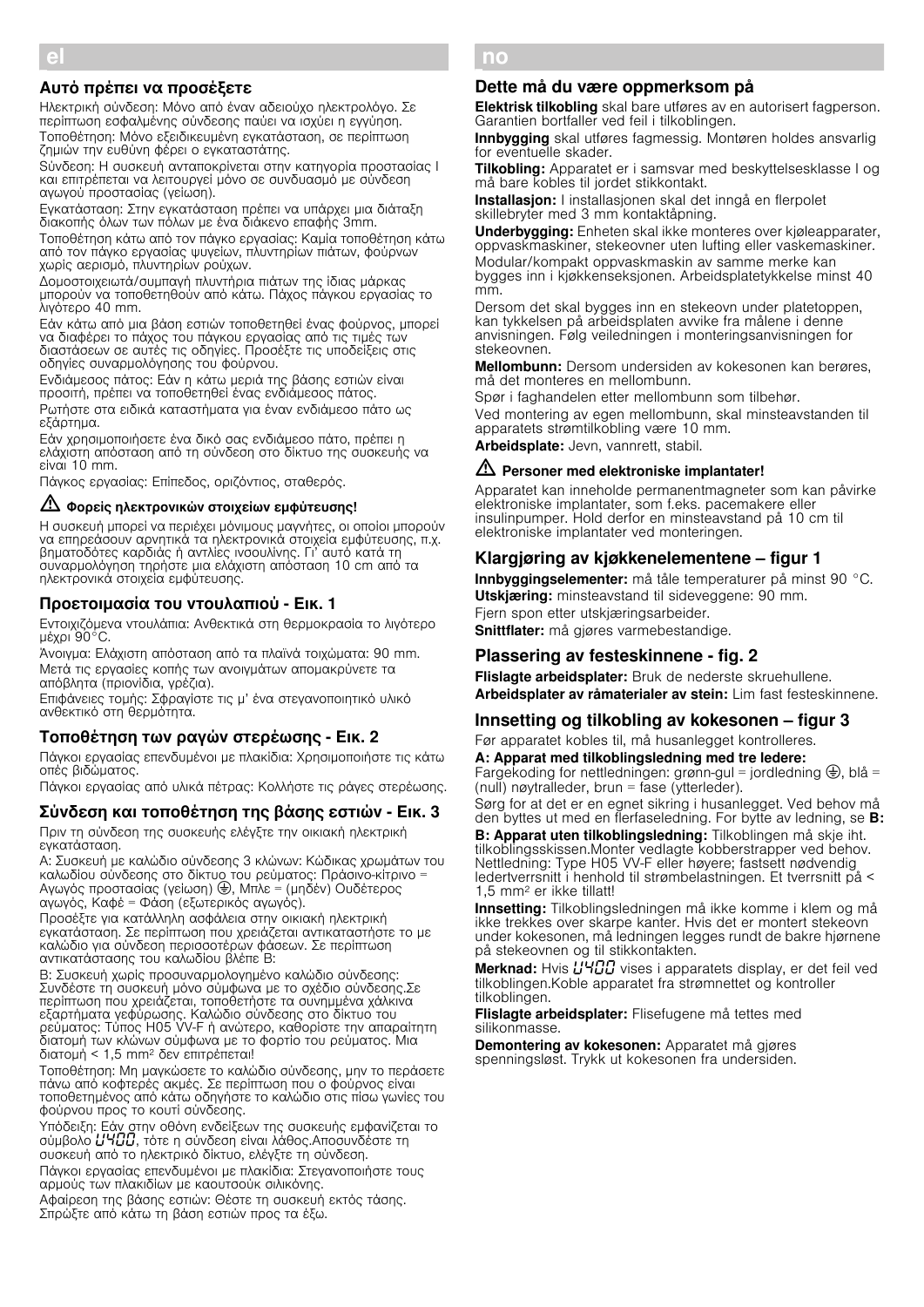# Viktigt!

Elanslutning: kräver behörig elektriker. Garantin gäller inte vid felanslutning.

Inbyggnad: ska vara korrekt gjord, installatören ansvarar för skador.

Anslutning: enheten har skyddsklass I och kräver jordning. Installation: kräver allpolig brytare med brytavstånd på 3 mm.

Underliggande inbyggnad: ingen inbyggnad av kyl, diskmaskin, oventilerad ugn eller tvättmaskin under enheten. Modul-/kompaktdiskmaskin av samma märke går att bygga in undertill. Minsta bänkskivtjocklek 40 mm.

Bänkskivtjockleken kan avvika från måttangivelserna i bruksanvisningen vid inbyggnadsugn under hällen. Följ anvisningarna i ugnens monteringsanvisning.

Hyllplan: går det att komma åt hällens undersida, så måste du sätta in ett hyllplan under.

Hyllplan finns som tillbehör hos återförsäljarna. Om du använder eget hyllplan som mellanlägg, måste minsta avstånd till enhetens nätanslutning vara 10 mm.

Bänkskiva: plan, vågrät, stabil.

# $\triangle$  Om du har elektroniska implantat!

Enheten kan innehålla permanentmagneter som kan påverka elektroniska implantat som t.ex. pacemaker och insulinpumpar. Håll 10 cm minimiavstånd vid installation om du har elektroniska implantat.

# Förberedelse av möbel - bild 1

Inbyggnadsmöbel: ska tåla minst 90°C. Urtag: minimiavstånd till sidoväggar 90 mm. Ta bort sågspånen när du gjort urtag. Snittytor: värmebeständig försegling.

# Montera fästskenor - bild 2

Kaklade arbetsbänkar: använd de nedre skruvhålen. Bänkskivor av stenmaterial: Montera fästskenor.

# Anslutning och montering av häll - bild 3

Kontrollera avsäkringarna innan du ansluter enheten. A: enhet med jordad 3-ledarsladd: elanslutningens färgkodning: grön-gul = skyddsjord  $\bigoplus$ , blå = (nolla) nolledare,  $brun = fas (ytterledare).$ 

Kontrollera att avsäkringen räcker till för installationen. Byt till trefasanslutning, om det behövs. Sladdbyte, se B:

B: enhet utan förmonterad sladd: anslut bara som kopplingsschemat anger.Montera de medföljande kopparbyglingarna, om det behövs. Elanslutning: typ H05 VV-F eller bättre; se till så att ledararean matchar strömbelastningen. Ledararea < 1,5 mm2 är inte tillåten!

Montering: kläm inte sladden och dra den inte över vassa kanter. Vid underbyggd ugn, dra sladden till vägguttaget via ugnens bakre hörn.

Tips: får du upp  $\mu$ 400 på enhetens display, så är den felansluten.Dra ur kontakten och kontrollera anslutningen.

Kaklade bänkskivor: täta kakelfogarna med silikonfog. Demontering av häll: koppla bort enheten från elnätet. Tryck ut hällen underifrån.

#### fi Ý Asennusohje

### Ota seuraavat seikat huomioon

Sähköliitäntä: teetä vain valtuutetulla asentajalla. Jos liitäntä on virheellinen, takuu raukeaa.

Asennus: vain ammattimainen, vaurioista vastaa asentaja. Liitäntä: laitteen suojaluokka on I, ja sen käyttö on sallittu vain maadoitusliitännän kanssa.

Asennus: asennukseen tarvitaan jokanapainen katkaisin, jonka koskettimien avautumisväli on vähintään 3 mm.

Asennus alapuolelle: älä asenna alapuolelle kylmälaitetta, astianpesukonetta, ilman omaa ilmanvaihtoa olevaa uunia, pyykinpesukonetta.

Alapuolelle voidaan asentaa samanmerkkinen moduulirakenteinen/kompakti astianpesukone. Työtason vahvuus vähintään 40 mm.

Jos keittotason alapuolelle asennetaan uuni, työtason vahvuus voi poiketa tämän ohjeen mittatiedoista. Noudata uunin asennusohjeessa olevia ohjeita.

Välipohja: jos keittotason alapuoleen pääsee käsiksi, on asennettava välipohja.

Kysy alan liikkeestä varusteena saatavaa välipohjaa. Jos käytät omaa välipohjaa, etäisyyden laitteen verkkoliitäntään pitää olla vähintään 10 mm.

Työtaso: tasainen, vaakatasossa oleva, vakaa.

### $\sqrt{2}$  Elektronisten implanttien käyttäjät!

Laitteessa voi olla kestomagneetteja, jotka voivat vaikuttaa elektronisiin implantteihin, esimerkiksi sydämentahdistimiin tai insuliinipumppuihin. Pidä sen tähden asennuksen yhteydessä vähintään 10 cm:n etäisyys elektronisiin implantteihin.

### Kalusteen valmistelu - kuva 1

Kaluste: kestettävä vähintään 90 °C lämpötilaa. Aukko: minimietäisyys sivuseiniin: 90 mm. Poista lastut aukon tekemisen jälkeen. Aukon reunat: käsittele kuumuutta kestäviksi.

# Kiinnityskiskojen asennus - kuva 2

Laatoitetut työtasot: käytä alempia ruuvireikiä. Kiveä ovet työtasot: liimaa kiinnityskiskot.

### Keittotason liittäminen ja asentaminen - kuva 3

Varmista ennen laitteen asentamista taloverkossa oleva sulakekoko.

A: Laite, jossa 3-johtiminen liitäntäjohto: Verkkoliitäntäjohdon värikoodit: vihreä-keltainen = suojajohdin  $\bigoplus$ , sininen = (nolla) nollajohdin, ruskea = vaihe (vaihejohdin). Varmista, että taloverkossa oleva sulakekoko on riittävä.

Tarvittaessa korvaa johto monivaiheliitäntäjohdolla. Johdon vaihdon yhteydessä ks. B:

B: Laite ilman esiasennettua liitäntäjohtoa: liitä laite vain liitäntäkuvan mukaan. Käytä tarvittaessa mukana toimitettuja kupariliittimiä. Verkkoliitäntäjohto: tyyppi H05 VV-F tai korkeampiarvoinen; määritä tarvittava johtimen halkaisija virran kuormituksen mukaan. Halkaisija ei saa olla < 1,5 mm2!

Asentaminen: varmista, että liitäntäjohto ei jää puristuksiin tai kulje terävien kulmien yli. Jos keittotason alla on uuni, vie verkkoliitäntäjohto uunin takakulmista liitäntärasiaan.

**Huomautus:** Jos laitteen näyttöön ilmestyy  $L$ <sup>4</sup> $L$ <sup>0</sup> $L$ , laite on liitetty väärin. Irrota laite sähköverkosta, tarkasta liitäntä. Laattapintaiset työtasot: tiivistä laattasaumat silikonilla.

Keittotason irrotus: Kytke laitteesta virta pois. Paina keittotaso alhaalta päin pois paikaltaan.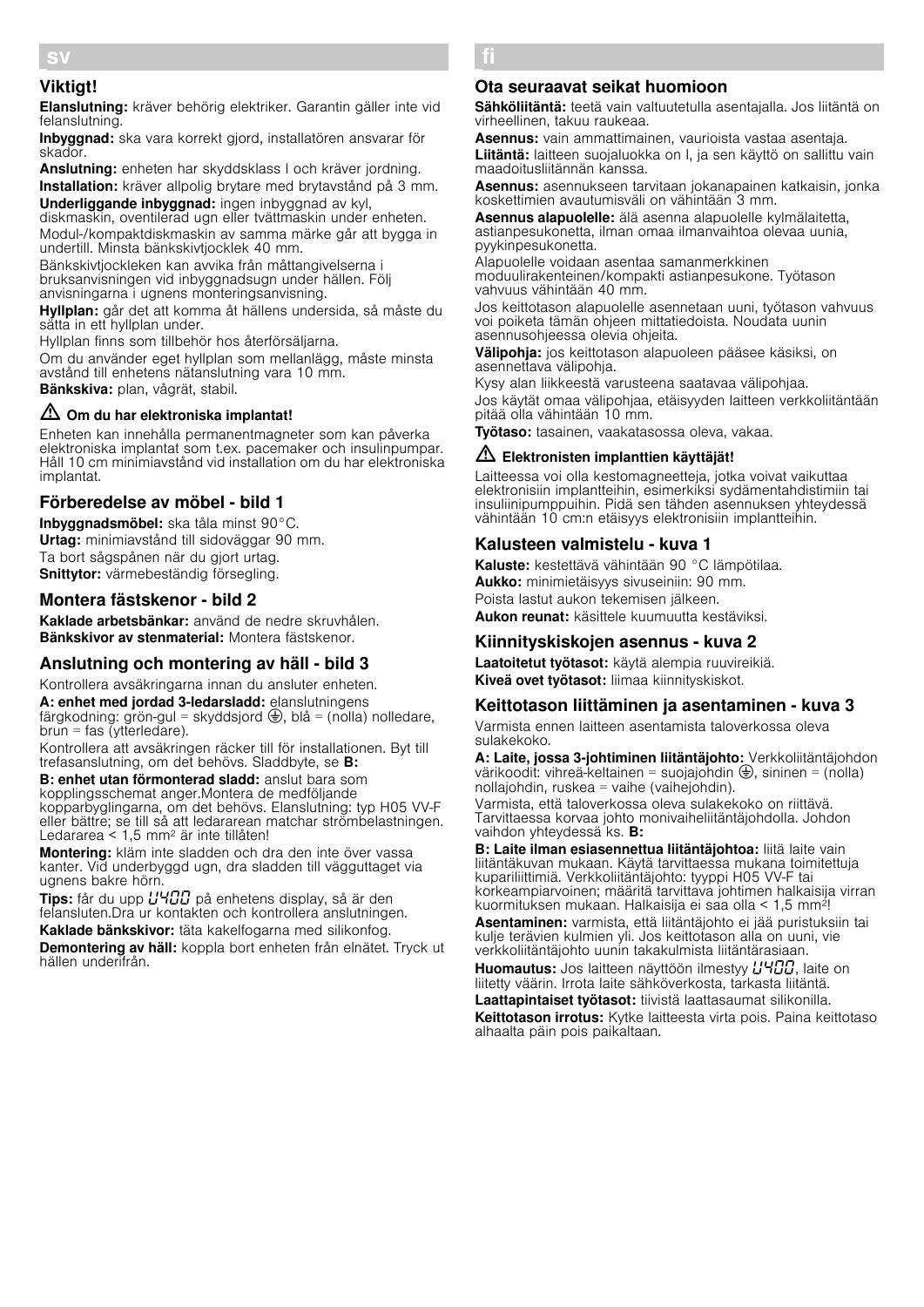### На что следует обратить внимание

Подключение к электросети: должно осуществляться только уполномоченным специалистом. В случае неправильного подключения гарантия теряет свою силу.

Монтаж: только квалифицированный, ответственность за повреждения несёт сборщик.

Подключение: прибор соответствует классу защиты I и может использоваться только в сочетании с розеткой с заземлением.

Электромонтаж: при установке следует предусмотреть специальный выключатель для размыкания всех полюсов с расстоянием между разомкнутыми контактами 3 мм.

Встраивание техники под прибором: нельзя встраивать холодильники, посудомоечные машины, невентилируемые духовые шкафы, стиральные машины.

Возможно встраивание под прибором модульных/компактных посудомоечных машин аналогичной марки. При этом толщина столешницы должна быть не менее 40 мм.

При установке под варочной панелью духового шкафа толщина столешницы может отличаться от размеров, приведенных в этом руководстве. В этом случае необходимо соблюдать указания руководства по монтажу духового шкафа.

Промежуточная полка: если нижняя сторона варочной панели открыта, необходимо установить промежуточную полку.

Узнайте о возможности приобретения промежуточной полки в сервисной службе.

Если вы используете собственную промежуточную полку, то расстояние от полки до места подключения прибора к электросети должно быть не менее 10 мм.

Столешница: должна быть ровная и установлена горизонтально и устойчиво.

# $\triangle$  Лица, имеющие электронные имплантаты!

В прибор могут быть встроены постоянные магниты, воздействующие на электронные имплантаты, например, на кардиостимулятор или инжектор инсулина. Поэтому при монтаже следует соблюдать минимальное расстояние до электронных имплантатов 10 см.

### Подготовка мебели — рис. 1

Мебель для встраивания: термоустойчивость должна быть минимум 90 °C.

Вырез: минимальное расстояние до боковых стенок: 90 мм. После выполнения вырезов следует удалить опилки. Стыки: загерметизировать термостойким герметиком.

#### Установка направляющих - рис. 2

Столешницы с покрытием плиткой: используйте нижние отверстия под винты.

Каменные столешницы: наклейте направляющие.

### Установка и подключение варочной панели рис. 3

Перед подключением прибора проверьте домашнюю электропроводку.

A: Прибор с 3-жильным соединительным проводом: цветовая маркировка сетевого провода: жёлто-зелёный = заземляющий провод $\bigcircled{=}$ , синий = (ноль) нейтральный провод, коричневый (фаза) фазовый провод.

Убедитесь, что система защиты в вашем доме рассчитана на соответствующие токи. При необходимости используйте многофазный кабель. При замене проводов см. B:

B: Прибор без предварительно установленного соединительного провода: подключите в строгом соответствии со схемой подключения. При необходимости установите прилагающиеся медные перемычки. Сетевой провод: тип H05 VV-F или выше; определите требуемое поперечное сечение в соответствии с током нагрузки. Сечение < 1,5 мм<sup>2</sup> не допустимо!

Установка: не допускайте защемления соединительного провода, не тяните его через острые кромки. При нижнем расположении духового шкафа проведите провод через задние углы духового шкафа к розетке.

Указание: на дисплее прибора появляется  $\mu$ Ч $\Box$ , это означает, что прибор подключен неправильно. Отсоедините прибор от сети и проверьте подключение.

Столешницы, облицованные кафелем:загерметизируйте швы между плитками силиконовым герметиком.

Демонтаж варочной панели: выключите прибор. Выдавите снизу варочную панель.

#### cs Ö Montážní návod

### Je nutné dodržet tyto pokyny

Elektrické připojení: Smí provádět pouze koncesovaný odborník. V případě nesprávného připojení zaniká nárok na záruku.

Vestavba: Pouze odborným způsobem, za případná poškození odpovídá montážní firma.

Připojení: Spotřebič odpovídá stupni ochrany I a smí se používat jen s ochranným vodičem.

Instalace: Při instalaci se musí použít jistič všech pólů se vzdáleností kontaktů 3 mm.

Vestavba pod spotřebičem: Pod spotřebič nesmí být zabudovány chladničky, myčky, neodvětrávané pečicí trouby a pračky.

Pod spotřebič lze zabudovat modulární/kompaktní myčky stejné značky. Pracovní deska musí mít tloušťku minimálně 40 mm. Pokud je pod varnou deskou zabudovaná pečicí trouba, může být tloušťka pracovní desky odlišná od údajů rozměrů v tomto návodu. Dodržujte pokyny v návodu k montáži pečicí trouby.

Mezidno: Pokud je spodní strana varné desky volně přístupná, je třeba zabudovat mezidno.

Ohledně možnosti zakoupení mezidna jako příslušenství se informujte ve specializované prodejně.

Pokud použijete vlastní mezidno, musí minimální vzdálenost od síťové přípojky spotřebiče činit 10 mm.

Pracovní deska: rovná, vodorovná, stabilní.

### $\langle \mathbf{A} \rangle$  Nositelé elektronických implantátů!

Spotřebič může obsahovat permanentní magnety, které mohou ovlivňovat elektronické implantáty, např. kardiostimulátory nebo inzulinové dávkovače. Proto při montáži dodržujte minimální vzdálenost 10 cm od elektronických implantátů.

### Příprava nábytku - obrázek 1

Vestavný nábytek-: odolný minimálně vůči teplotě 90 °C. Výřez: minimální vzdálenost od postranních stěn: 90 mm. Po vyřezávání odstraňte piliny.

Řezné plochy: Opatřete žáruvzdornou vrstvou.

### Montáž upevňovacích lišt - obrázek 2

Pracovní desky obložené dlaždicemi: Použijte spodní otvory pro šrouby.

Pracovní desky z kamenných materiálů: Nalepte upevňovací lišty.

### Připojení a zasazení varné desky - obrázek3

Před připojením spotřebiče zkontrolujte elektrickou instalaci vdomácnosti.

A: Spotřebič s třížilovým přívodním kabelem: Barevné rozlišení vodičů přívodního kabelu: zeleno-žlutý = ochranný vodič  $\bigoplus$ , modrý = nulový vodič, hnědý = fáze (krajní vodič). Dbejte na zabezpečení správného jištění elektrické instalace v domácnosti. V případě potřeby vyměňte vedení za vícefázovou přípojku. Při výměně kabelu viz B:

B: Spotřebič bez namontovaného přívodního kabelu: Připojení provádějte pouze podle schématu připojení. V případě potřeby namontujte přiložené měděné můstky. Přívodní kabel: typ H05 VV-F nebo vyšší; potřebný průřez vodičů určete podle proudového zatížení. Průřez < 1,5 mm2 není přípustný!

Použití: Přívodní kabel nesmí být přiskřípnutý a nesmí se vést přes ostré hrany. Pokud je pod spotřebičem zabudována pečicí trouba, veďte kabel k připojovací zásuvce v zadních rozích pečicí trouby.

**Upozornění:** Pokud se na displeji spotřebiče zobrazí  $L' H \Box G$ , je spotřebič připojený nesprávně. Odpojte spotřebič ze sítě, zkontrolujte přípojku.

Pracovní desky s dlaždicemi: Spáry mezi dlaždicemi utěsněte silikonovým tmelem.

Demontáž varné desky: Spotřebič odpojte od sítě. Varnou desku zespodu vytlačte.